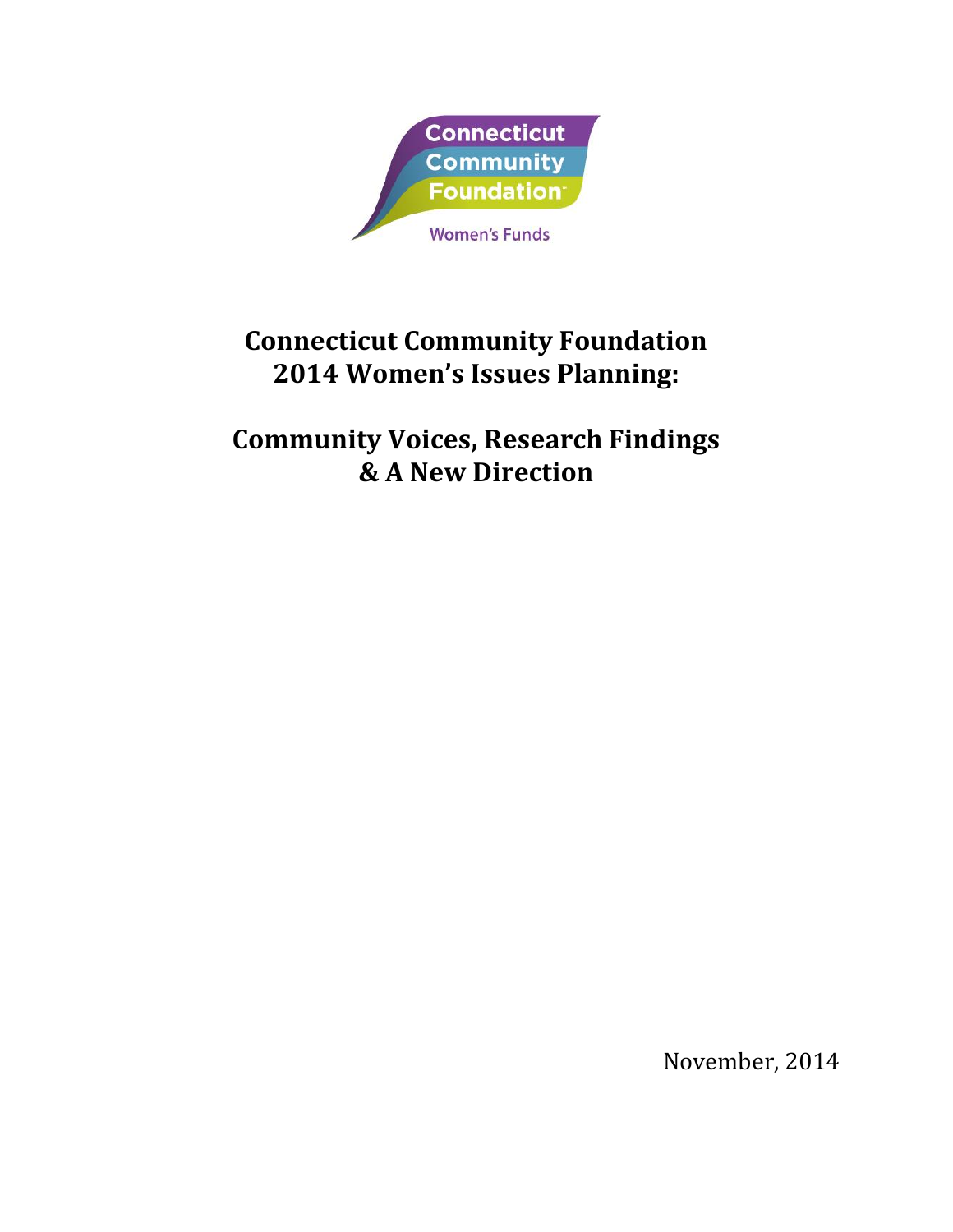# **Connecticut Community Foundation 2014 Women's Issues Planning: Community Voices, Research Findings & A New Direction**

The 20th Anniversary of the Connecticut Community Foundation's Women's Fund prompted not only celebration but also contemplation. Reflecting on our grantmaking and other activities on behalf of women over the years and looking toward the future, we undertook an intensive effort in 2014 to listen to women and girls from across our 21-town region, to understand the issues they consider most important, and to think strategically about how the Foundation's resources – including the Women's Fund, various other funds held by the foundation that benefit women, and the Foundation's leadership activities – might best be deployed to maximize impact in a focused and strategic way.

We have followed the five-phase process depicted below in our efforts to refocus and strategize about the future of the Foundation's activities:



This document summarizes the work of the first three phases in this process and articulates a new strategic focus that will guide the Foundation as we craft a plan of action.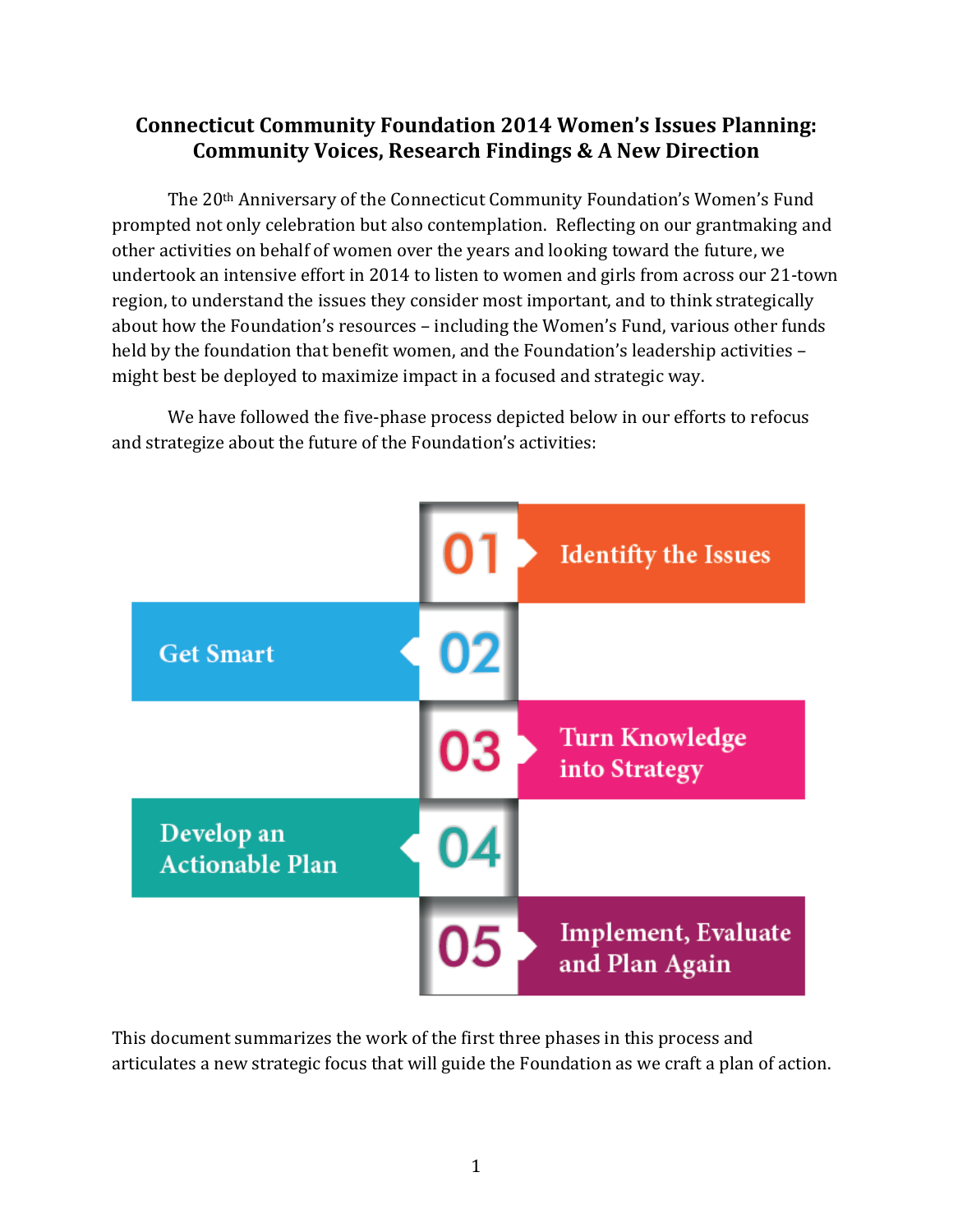#### **Identifying the Issues**

l

The Foundation conducted ten brainstorming sessions throughout our 21-town region in 2014. 165 women and girls participated in these discussions, which included broad cross-sections of women who met in Southbury, Litchfield, Woodbury, Cheshire, and Waterbury, as well as special gatherings of older women, teens, and women from college age into their forties.

Participants in each session brainstormed issues that affect women and girls in our community. After the groups generated dozens of ideas, each participant voted individually, awarding one vote to the issue she considered most pressing or deserving of the Foundation's attention and another vote to a second top priority.<sup>1</sup>

Collectively, participants articulated more than 300 ideas. These were striking both for their diversity and for what they had in common. While people identified an array of concerns that ranged broadly from literacy to parenting skills to globalization to STEM education to the challenges facing the so-called sandwich generation, when it came time to vote, participants across all sessions zeroed in on consistent issues and themes.

The table below summarizes first and second priority votes for the top clusters of issues across all sessions.<sup>2</sup>

<sup>1</sup> We also invited each participant to identify any single issue about which she had insufficient information or wanted to learn more, and another single issue she did not consider appropriate for the Foundation's focus. This document does not summarize these votes, except to note that issues related to the strategic focus discussed below did not attract significant numbers of votes indicating the Foundation should not address them, the presence of which might have suggested a lack of consensus about priority issues.

<sup>&</sup>lt;sup>2</sup> In some cases, the table reflects subjective determinations that specific issues fit into a broader category. For example, votes for "feelings of worthlessness among teens" are reflected in the self-esteem/self-respect for girls/adolescents category.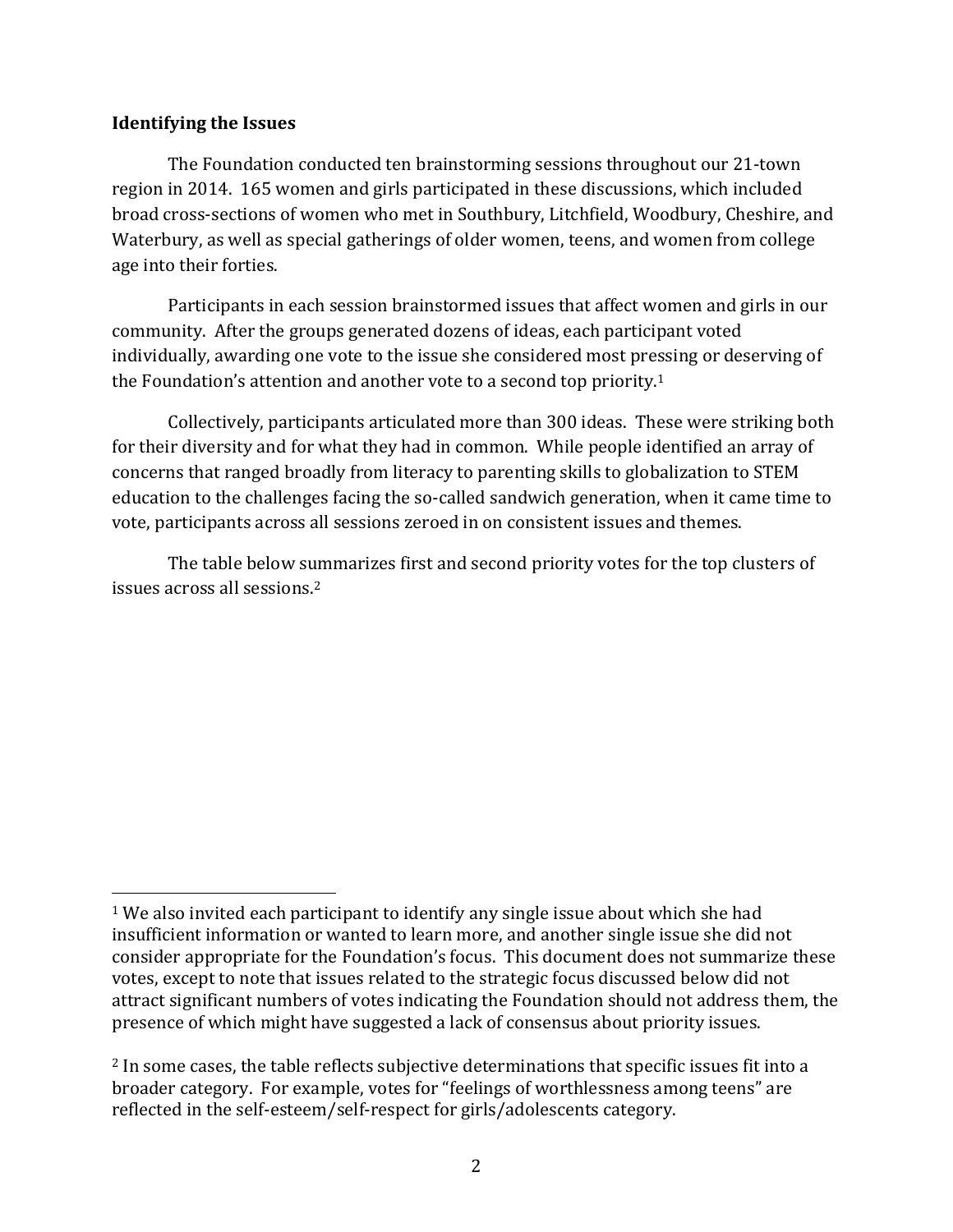| Issue                                                                      | <b>First &amp; Second Priority Votes</b> |
|----------------------------------------------------------------------------|------------------------------------------|
| Mentoring/role models/intergenerational<br>communications                  | 31                                       |
| Self-esteem/self-respect for<br>girls/adolescents                          | 24                                       |
| Parenting education/support                                                | 20                                       |
| Teaching responsibility and good decision-<br>making; fostering resilience | 17                                       |
| Housing issues facing older women                                          | 15                                       |
| Financial literacy/life skills                                             | 13                                       |
| Activities to engage girls                                                 | 12                                       |
| Pay equity/living wage                                                     | 6                                        |
| Bullying (various stages in life)                                          | 5                                        |
| Mental health                                                              | 4                                        |
| Isolation/engagement of older women                                        | 4                                        |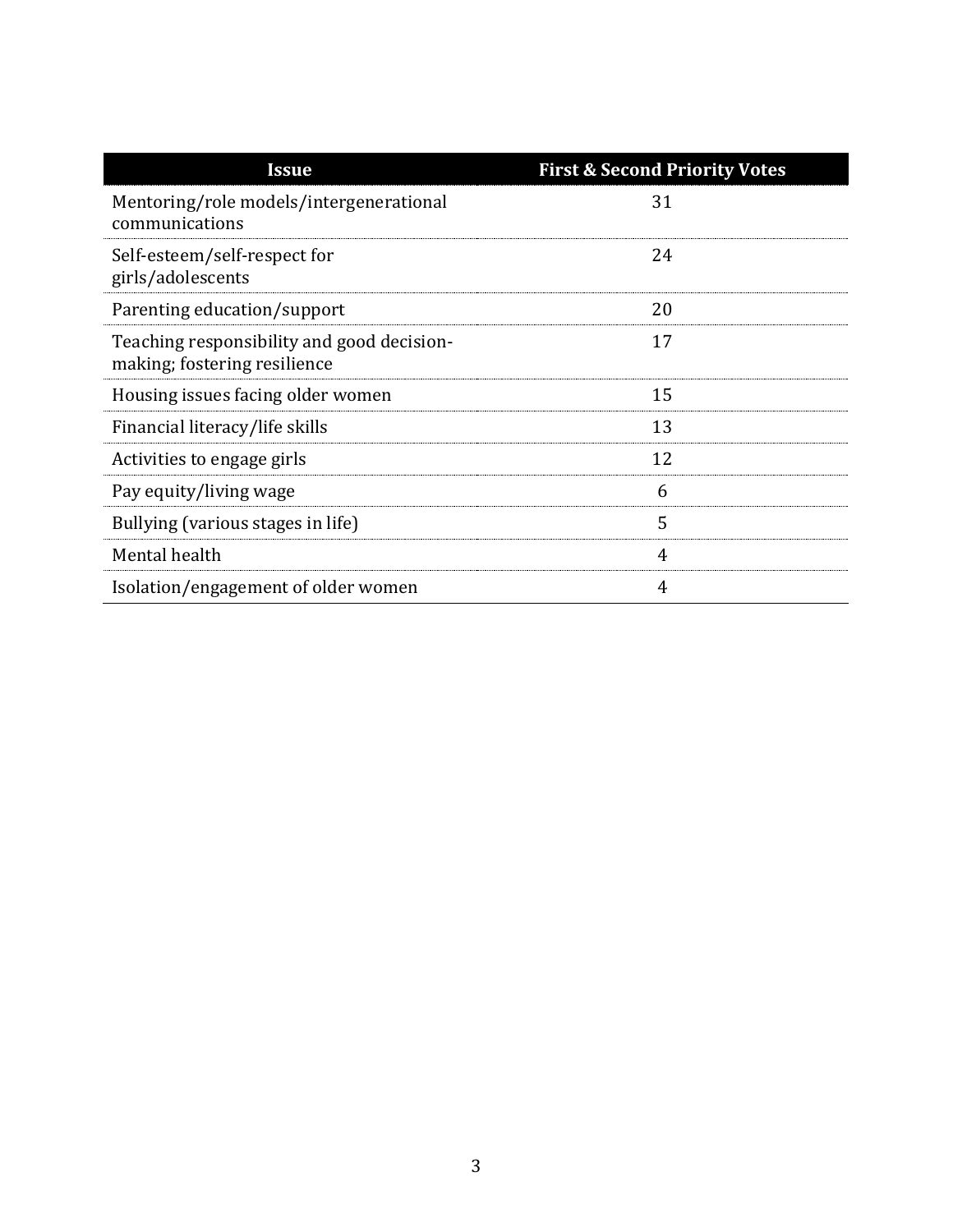#### **Getting Smart**

Among the issues listed in the table and deemed most important by the brainstorming groups, a number overlap and have particularly strong impacts on girls and young women. In particular, several pertain to the core aims of fostering self-esteem and resilience, as depicted below.



*Together, issues relevant to girls' self-esteem, confidence, and resilience garnered 104 first and second priority votes* – a clear mandate to further explore how the Foundation might have an impact in these areas.

Before narrowing the focus of our research, we also considered certain other relatively high vote-earners and determined that they either were too dependent on broad economic factors for the Foundation to have an opportunity to make significant impact with its funds earmarked for women (e.g. pay equity/living wage), or were being or could be addressed by other Foundation program areas (e.g. housing and isolation issues of older women, both within the scope of our Pathways for Older Adults program).

## *Survey of Research*

We surveyed available national research on the issues identified by participants in our brainstorming exercise as most important. The research validated these issues as major areas of concern and need. Studies particularly underscored the problem of low self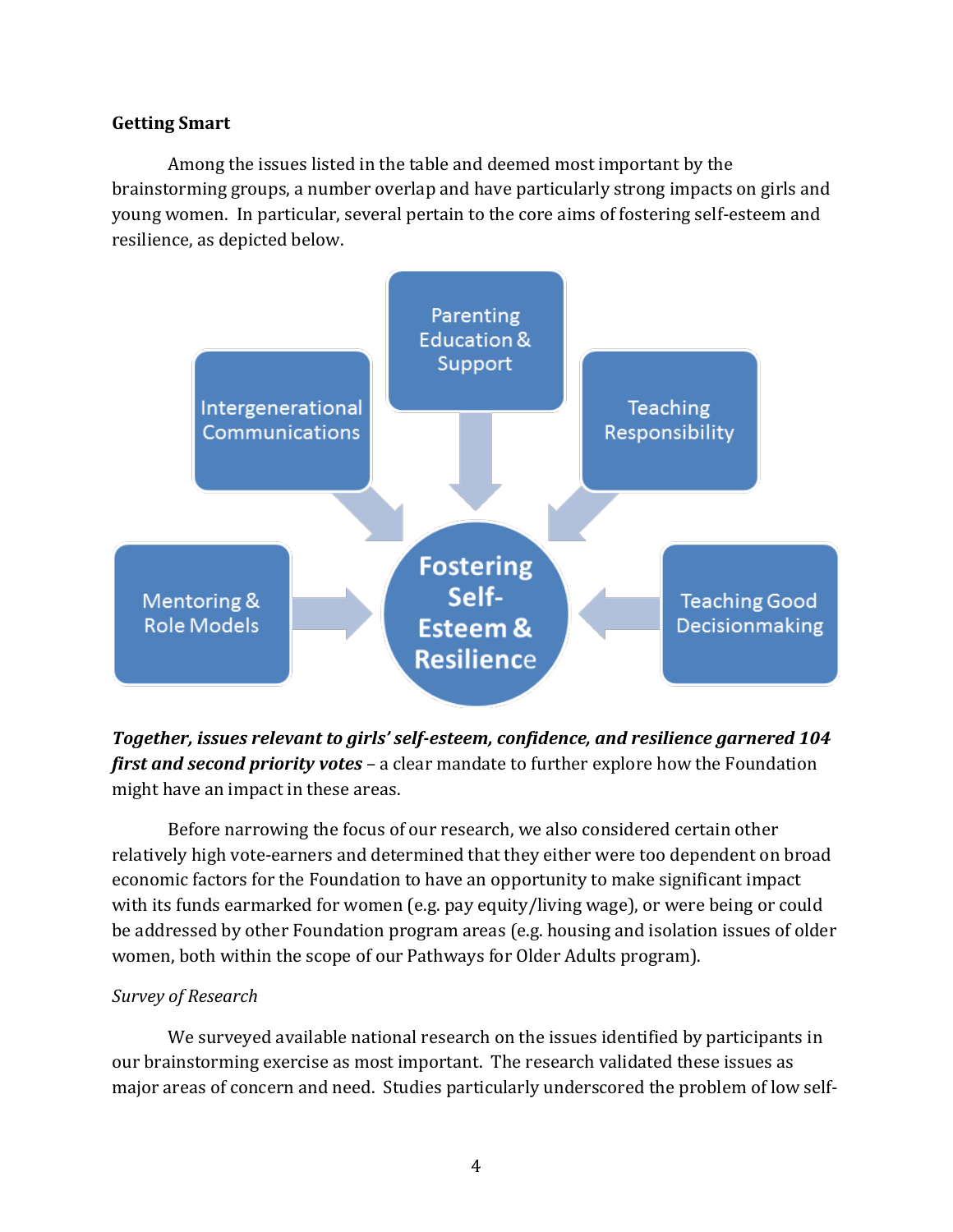esteem among pre-teen teenage girls, and suggested that activities targeting pre-teen girls might have the greatest impact. As a report by the Girl Scouts of America reported, "**7 out of 10 girls ages 8 through 17 have negative opinions about themselves in some capacity** – regarding their looks, school performance, or relationships with peers or family."3 Sixty-one percent of girls with low self-esteem **talk negatively about themselves**, and 75 percent report "**disordered eating, cutting themselves, bullying others, or smoking or drinking**, compared with 25 percent of girls with high selfesteem."4 Research demonstrates that **positive role models, tools for coping with stress-inducing events, and healthy relationships** can help girls manage the peer and societal pressures that lead to low self-esteem and low self-confidence.

Low self-esteem in the pre-teen and teen years can have a lasting impact, and may be related to a woman's overall success in education, occupation, and income. The American Association of University Women (AAUW)<sup>5</sup> has determined that girls' self-esteem drops sharply during the transition from childhood to early adolescence. AAUW research has found that **"girls' self-esteem dropped significantly as they made the transition from elementary to middle school whereas boys' self-esteem did not drop as much. By high school, adolescent girls were less confident of their math and science abilities, were less interested in these courses, and expressed lower career aspirations than boys."**<sup>6</sup> A study in New Haven conducted by the Institute for Women's Policy Research drew the same conclusion in our back yard: "Although girls generally outperform their male peers in New Haven's public schools in the third through eighth grades, their relative success compared with boys in high school is more mixed."<sup>7</sup>

As with self-esteem, the research validated our participants' interest in encouraging responsibility, good decision-making, and resilience. Research reveals that the key factors in promoting resilience are the individual herself; the degree of functioning, positive family

l

<sup>3</sup> Schoenberg, Judy, Kamla Modi, Kimberlee Salmond, Mark Mather, and Linda Jacobsen. *The State of Girls: Unfinished Business.* Rep. New York: Girl Scouts of the USA, 2013 (citing The Dove Self-Esteem Fund, "Real Girls, Real Pressure: A National Report on the State of Self-Esteem," June 2008). 56. Print.

<sup>4</sup> *Id.*

<sup>5</sup> The AAUW has been studying these issues for decades. Many of the indicators of poor self-esteem identified in the organization's pivotal work in the early 1990s continue to be relevant today and to be cited and scrutinized in current research by many in the field. <sup>6</sup> Mahaffy, Kimberly A. "Girls' Low Self-Esteem: How is it Related to Later Socioeconomic Achievements?" *Gender and Society.* 3rd ed. Vol. 18. N.p.: Sage Publications, 2004. 309. Print.

<sup>7</sup> Hess, Cynthia, Rhiana Gunn-Wright, and Claudia Williams. *The Status of Women an dGirls in New Haven, Connecticut*. Rep. Washington D.C.: Institute for Women's Policy Research, 2012. Print. 45.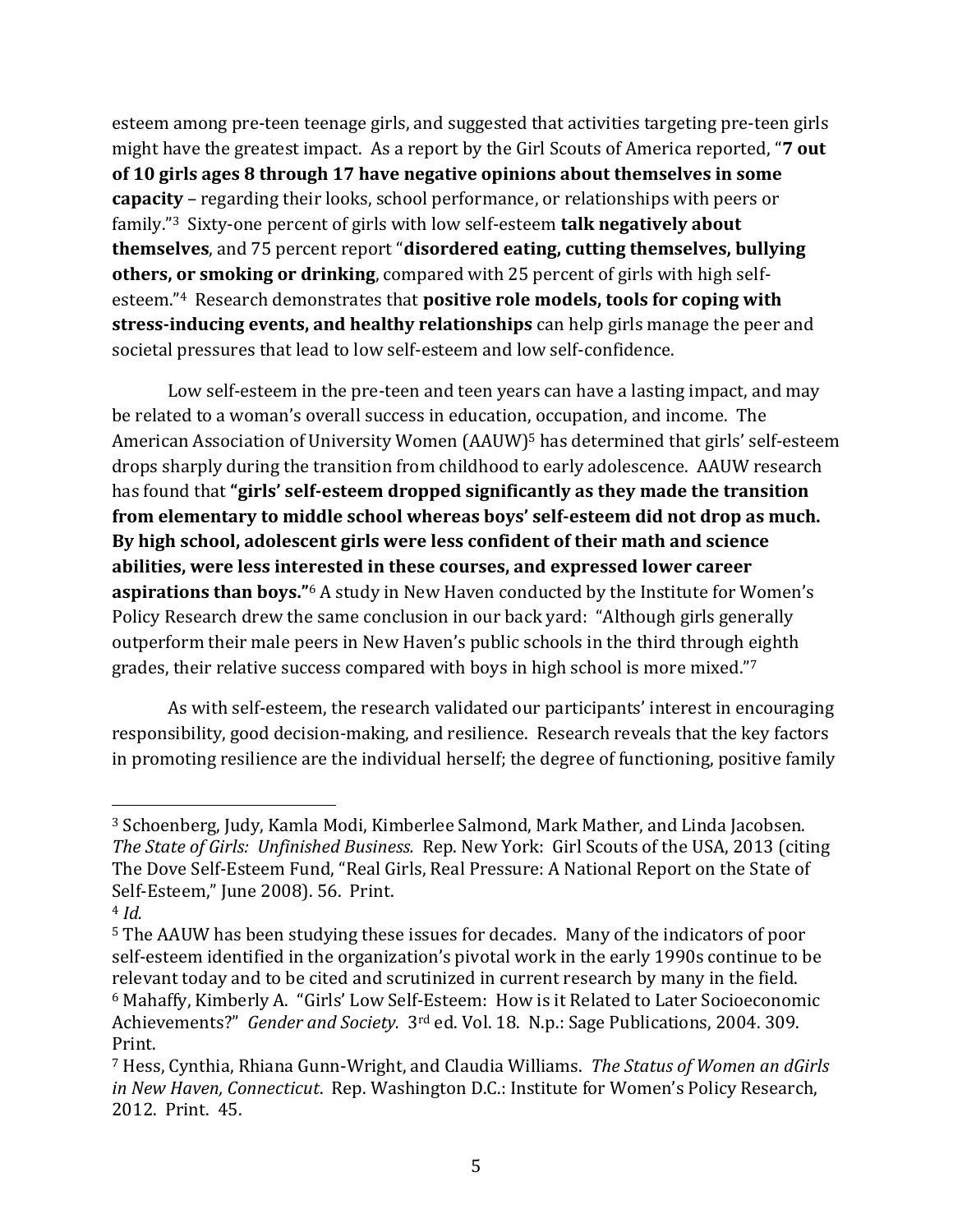support; binding and stable discipline; and the community and environment, which provide social support.8 A recent Girl Scouts study concluded that girls need **programs that promote advocacy and skill development while fostering resilience**. <sup>9</sup> More broadly, encouraging resiliency – as well as self-esteem and self-respect – involves positive role models and mentors and intergenerational relationships (categories rated highly by our session participants).

## *Local Context*

In order to confirm that the issues considered most salient to the participants in our brainstorming sessions are in fact in need of resources within our community, we looked to local data. In particular, many of the towns we serve regularly assess the degree to which teens report possessing forty different Developmental Assets, validated by the Search Institute, a Minneapolis-based organization that promotes the well-being of children and adolescents nationally.

We looked specifically at the local data on self-esteem – part of a category of assets linked to positive identity – broken out by sex. The table below reports the percentages of students by town who report having high self-esteem: 10

 $\overline{a}$ 

<sup>8</sup> Fleshman, Paula, and Judy Schoenberg. *The Resilience Factor: A Key to Leadership in African American and Hispanic Girls.* Publication. Girl Scout Research Institute, 2011. Web. 13 Aug. 2014. 4.

<sup>9</sup> *Id.* at 11.

 $10$  Based on ranked responses to the following statements: (1) On the whole, I like myself; (2) At times, I think I am no good at all; (3) All in all, I am glad I am me; and (4) I feel I do not have much to be proud of.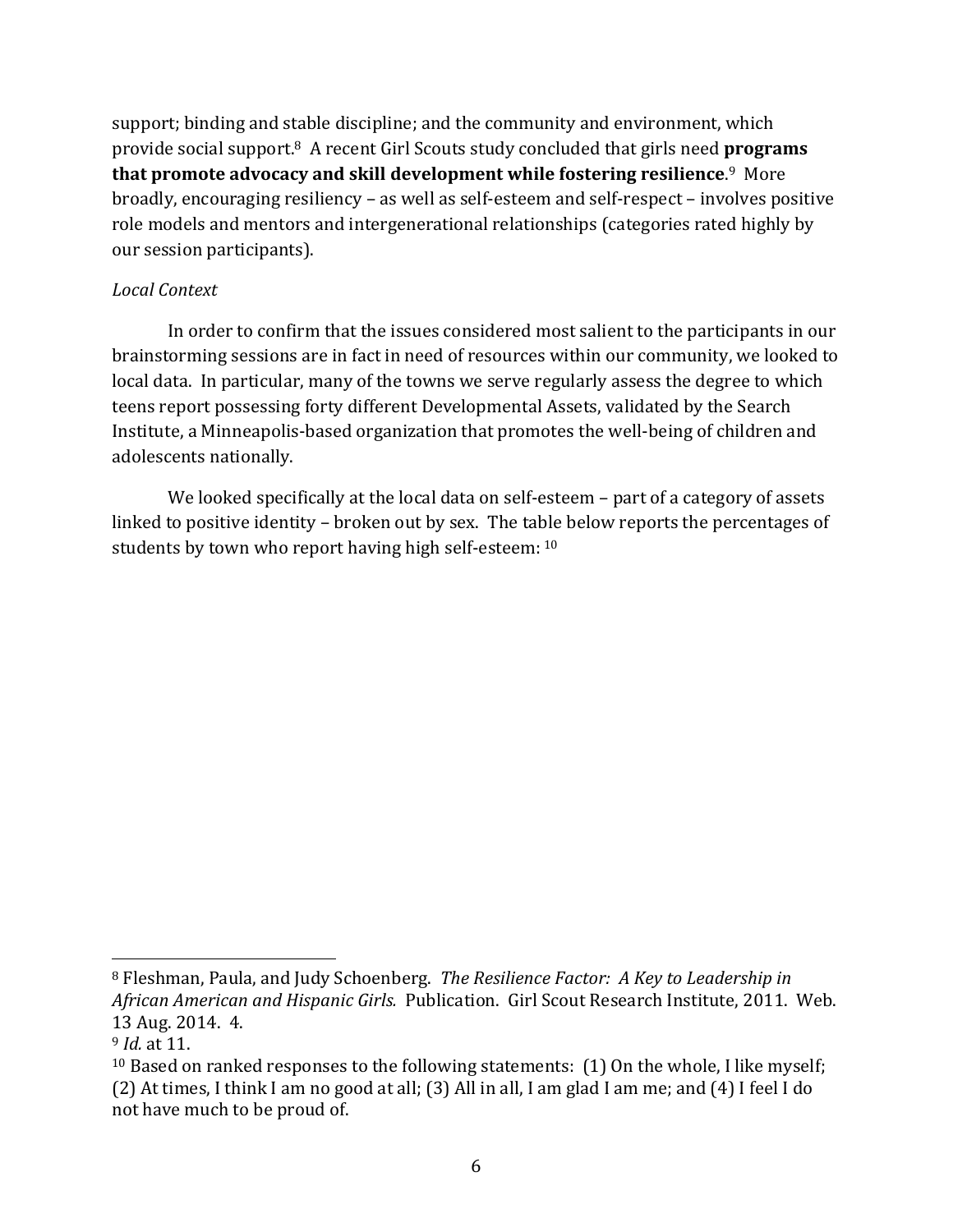| Area                  | <b>Total</b> | <b>Males</b> | <b>Females</b> |
|-----------------------|--------------|--------------|----------------|
| National Sample       | 52%          | 55%          | 49%            |
| (2010)                |              |              |                |
| Naugatuck             | 47%          | 59%          | 34%            |
| Region 14             | 54%          | 58%          | 51%            |
| (Bethlehem,           |              |              |                |
| Woodbury) (2009)      |              |              |                |
| Region 15             | 56%          | 59%          | 54%            |
| (Middlebury,          |              |              |                |
| Southbury) (2011)     |              |              |                |
| Thomaston             | 44%          | 56%          | 33%            |
| Waterbury (2013,      | 51%          |              |                |
| not broken out by     |              |              |                |
| sex)                  |              |              |                |
| Watertown (2011)      | 51%          | 60%          | 43%            |
| <b>Wolcott (2012)</b> | 52%          | 61%          | 45%            |

**Students in Grades 7-12 Who Report Having High Self-Esteem**

## As the data reflect, in many of the communities we serve **less than half of girls in the 7th through 12th grades report having high self-esteem, and in every town surveyed girls' self-esteem lags considerably behind boys**.

#### *Discussions With Local Agencies*

In the course of researching these issues, Foundation staff has had informal conversations with several local agencies that serve teens. The goal was to determine whether there are evidence-based programs that are already in use locally or that might be expanded or replicated in our area should the Foundation make girls' self-esteem a focus area and should area agencies – individually or in collaboration – be interested. The agencies have all agreed that this is a critical issue for girls where the Foundation could have a positive local impact. Several report that there are few truly evidence-based programs whose results have been tested and validated over time, in large part due to the difficulty in tracking girls who have participated in a single program over a course of several years to determine outcomes in college and career. However, these organizations did cite the following evidence-based programs and approaches to the issues as some they might be interested in exploring if they had access to sufficient resources:

 **Girls Circle.** This is an evidence-based program for girls ages 9-18 that offers structured support groups and focuses on being responsive to adolescent female development by taking into consideration the effects of a girl's culture, gender, relationships and environment and by establishing group experiences that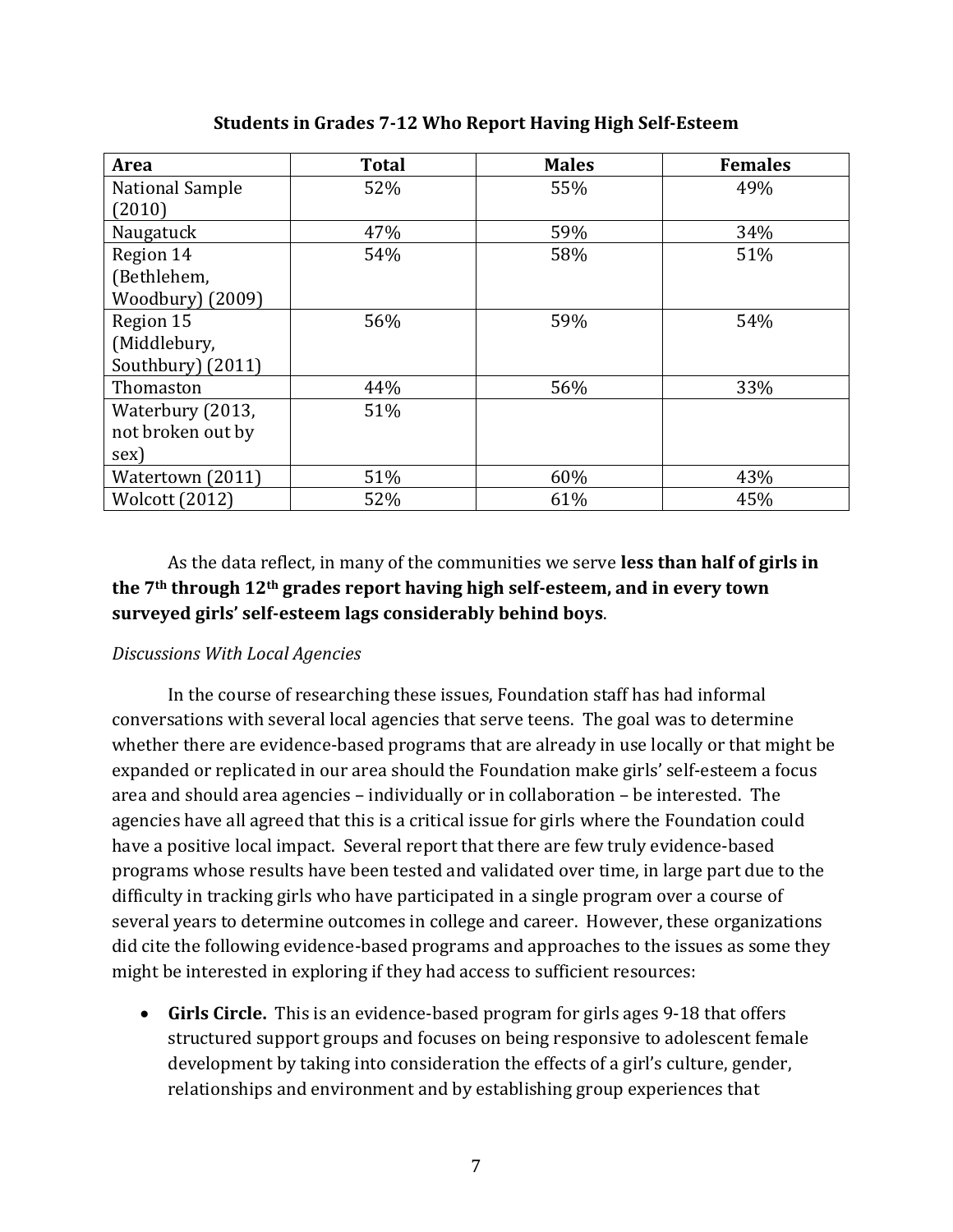recognize and foster girls' capacities for healthy relationships, empathy, selfexpression, and other skills. The program aims to foster accountability through "strengths-based, motivational interviewing principles and practices that generate awareness and ownership of decisions and goals within a collective atmosphere of support." The California-based program began in the 1990s and is used in hundreds of programs throughout the country, including several in Connecticut.

- **Media Literacy.** Several organizations we met with agreed on the importance of programs that enable girls to view the media in which they are immersed critically and to deconstruct it. The program would be part of an effort to promote healthy body image. Some Girls Inc. chapters may have implemented such programs; Girls Inc. of Southwestern Connecticut in Waterbury is looking into programs in other areas and will provide us the information it finds.
- **Girls on the Run**. This physical activity-based program for girls in the 3<sup>rd</sup> through 8<sup>th</sup> grades teaches life skills through dynamic, interactive lessons and running games. The program aims to unleash confidence through accomplishment while instilling an appreciation of health and fitness. The program began in North Carolina in the late 1990s and currently serves over 150,000 girls in more than 200 communities in North America. (The cost for a local start-up is estimated to be \$7,500.)
- **Positive Youth Development Programs.** The Oregon Commission on Children and Families has compiled a list of model programs that rely on Positive Youth Development, a perspective that supports young people in developing a sense of competence, usefulness, belonging, and empowerment. Some examples include Beacons (school-based centers for disadvantaged youth, not necessarily genderspecific) and Big Brothers/Big Sisters. The Oregon agency has also compiled a list of resources and was recommended by CNVRAC as a potential source of good information about replicable programs. Wake County, NC has also compiled resources on Positive Youth Development programming.

The programs described above demonstrate the existence of strong programming and interest among area nonprofits in addressing issues affecting girls' self-esteem. The list is not exhaustive, nor is it certain that any organization or group of organizations would ultimately seek funding to implement one of these particular programs. The Foundation anticipates convening nonprofits and other organizations that serve girls throughout our region and encouraging them to identify model programs, build on successful programming that is already under way, and collaborate when possible to ensure the broadest impact possible.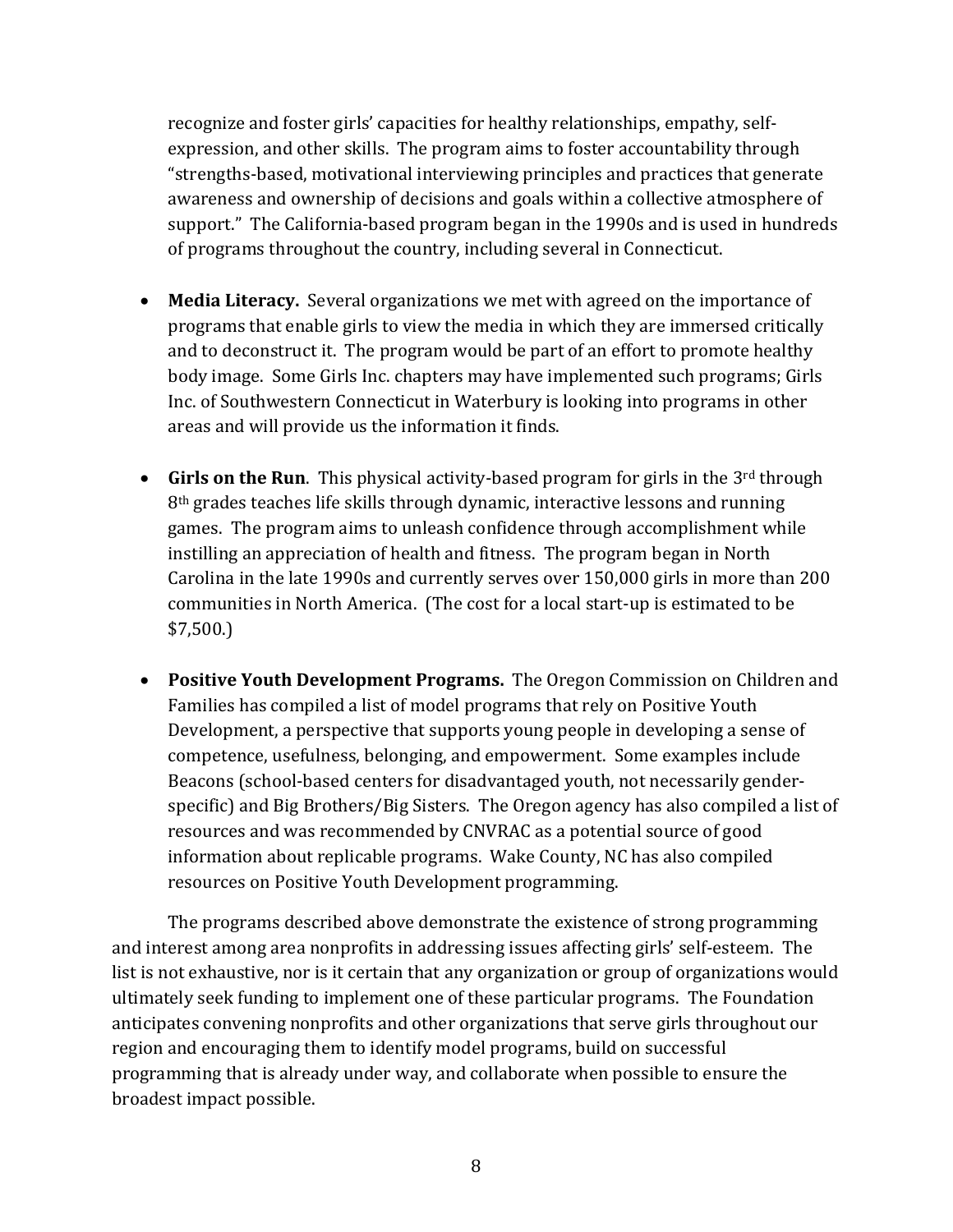## **Turning Knowledge Into Strategy & Developing an Actionable Plan**

In October, 2014, the Women's Issues Committee met to review the results of the brainstorming sessions and the information revealed by the research and in our discussion with area nonprofits. Having reviewed all of the input and information available to it, the Women's Issues Committee articulated the following as the focus of its efforts beginning in 2015:

## **Identifying, convening, and supporting programs that promote advocacy and skill development while fostering resilience, self-esteem, and self-respect among girls and young women.**

This new focus will guide the Committee's grantmaking and other efforts. Early in 2015, the Foundation will convene agencies in our region that serve girls in order to explore possible approaches to addressing self-esteem and resilience in this population, and to encourage collaboration among organizations to maximize the impact of the available resources.

In connection with establishing this new focus, the Committee assessed the overall funding context within the Foundation, considering flexible funds that could be applied to a new focus as well as restricted funds that could serve complementary purposes.

The **Women's Fund** is an endowed fund and the primary source of flexible grant money available through the Foundation for programs that benefit women and girls. It is from this fund that the majority of grants in support of the new strategic focus will flow. **The Fund's current balance is \$558,000, and it will have \$47,238 available to grant in 2015**. 11

As the Committee considered its strategic approach – and particularly as it explored the idea of *not* focusing its grantmaking in certain areas that may have been highlighted in the brainstorming sessions as being important to the lives of women and girls – it also considered other funds available through the Foundation for grantmaking beyond the Women's Fund. In addition to the Women's Fund, the following endowed funds are available to address a variety of the issues raised during our brainstorming exercises:

 **Lois Livingston McMillen Fund.** The McMillen Fund provides assistance to agencies that serve women and children who are victims of physical, emotional or psychological abuse, sexual assault and domestic violence. In 2014, the McMillen fund granted \$26,105 to six organizations at the direction of the Women's Issues

 $\overline{a}$ 

 $11$  The amount available to grant for 2015 is higher than it has been for prior years because it reflects gifts made in 2013 for current grantmaking (non-endowment) and because we did not have a grant round for the Women's Fund in 2014.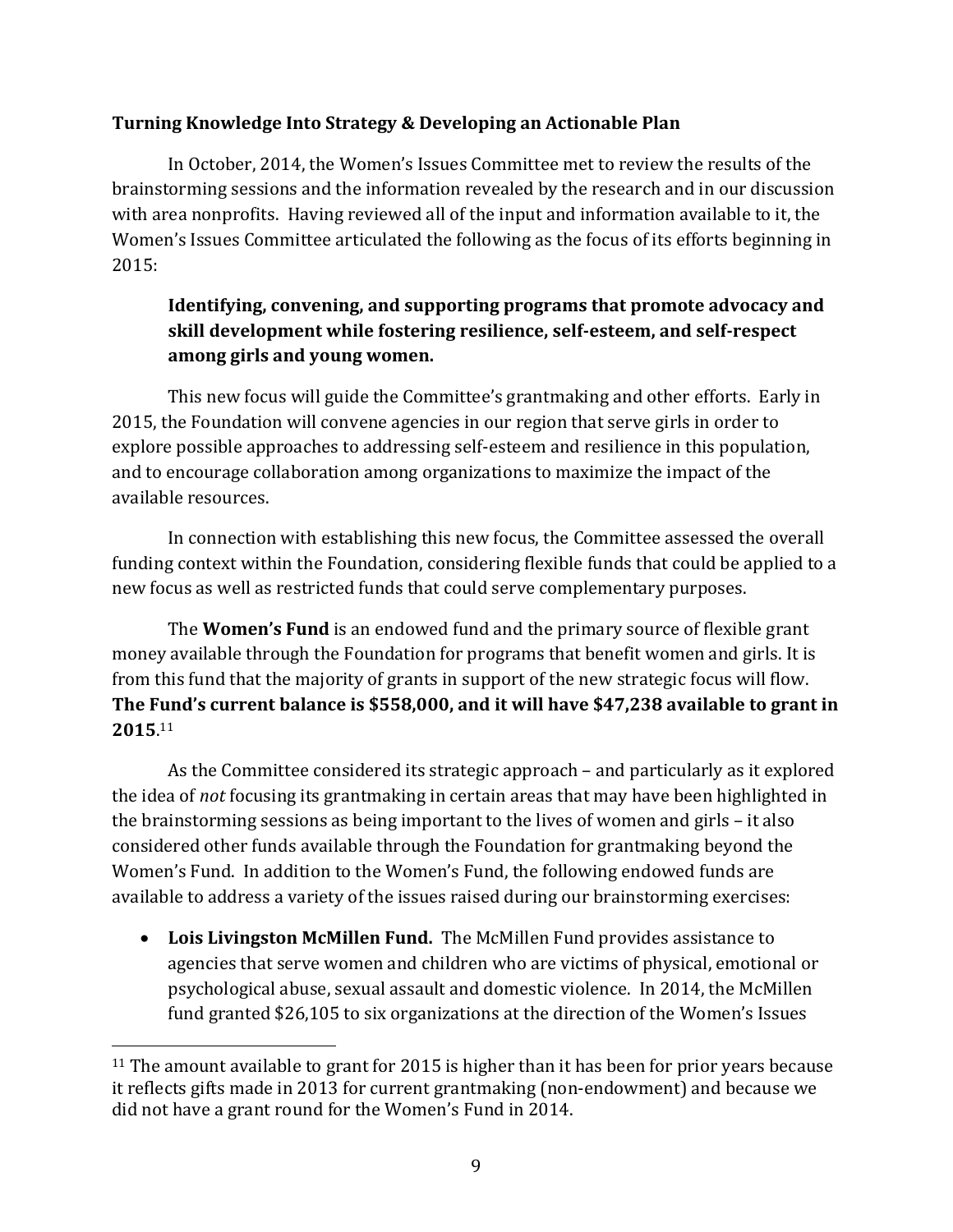Committee. *Current endowment fund balance: \$1.4 million; available to grant in 2015: \$37,239*.

- **Pathways for Older Adults.** Pathways is a program of the Foundation funded by the East Hill Woods Fund, which is a very large fund at the Foundation. Pathways works exclusively to address issues of concern to older adults, and would be an appropriate place to address a number of the issues raised during our brainstorming sessions that affected older women. *Current endowment fund balance: \$11.7 million; available to grant in 2015: \$345,588*.
- **James & Lydie Strobridge Fund.** The amount available to spend in this fund is designated every year for Planned Parenthood of Southern New England. Future grants could be targeted to address particular issues within the scope of the health, education and policy programs Planned Parenthood provides. *Current endowment fund balance: \$994,000; available to grant in 2015: \$29,967.*
- **Margaret M. Hallden Fund.** The amount available to grant from this fund is divided among the local chapters of the American Heart Association and the American Cancer Society. Future grants could be targeted to address particular issues raised during our sessions that fall within the purview of these organizations, such as nutrition, fitness, and wellness for women of all ages. *Current endowment fund balance: \$5.9 million; available to grant in 2015: \$179,767.*
- **Whittemore Women & Children Fund, the George A. Goss Jr. Fund, and the Fannie B. Wheeler Fund.** Each of these funds has aims consistent with the Women's Fund. Amounts available to grant from each of these funds are transferred to the Women's Fund annually. *Combined balance of these three endowment funds: \$282,000; available to grant in 2015 (combined): \$8,501.*

The availability of these other funding sources ensures that, while Women's Fund resources will primarily target programs aimed at fostering self-esteem and resilience in girls and young women, the Foundation will still have means of supporting work in other areas that affect women and girls in our region.

#### **Summary**

Our efforts this year to engage women and girls throughout our region in discussions about the issues that matter most to them have been eye-opening and inspiring. We have been struck both by the overall breadth of issues in play, and by the broadly shared sense that certain key issues and needs – self-esteem, resilience, mentoring,